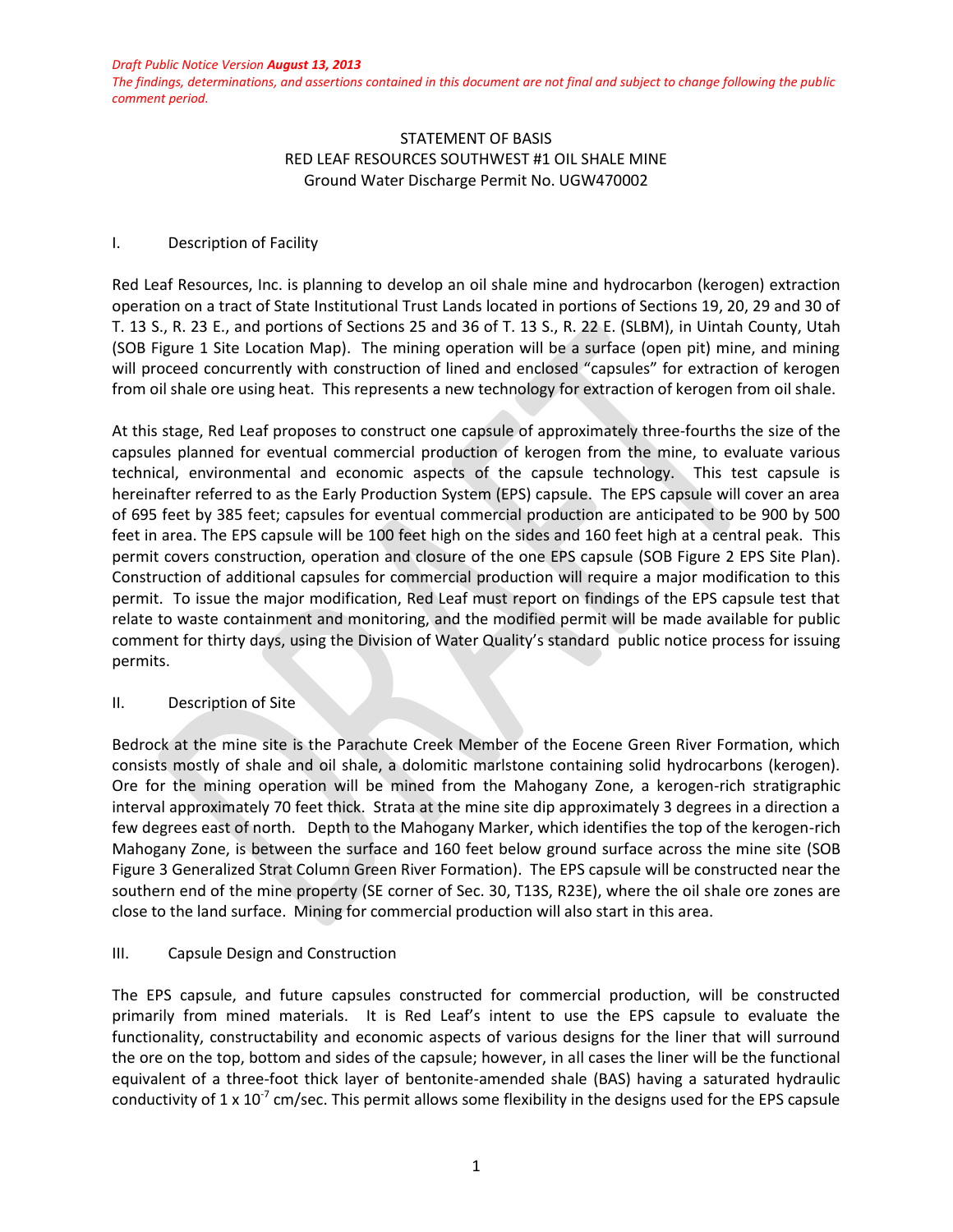*The findings, determinations, and assertions contained in this document are not final and subject to change following the public comment period.*

liner, to allow Red Leaf to make this evaluation. Red Leaf must commit to a specific capsule design, or set of designs, to be used for commercial production. Some of the designs Red Leaf wishes to evaluate incorporate flexible membrane liners (FMLs) in order to contain liquid and gaseous hydrocarbons while the oil shale is being retorted. A primary function of the BAS/Capsule liner, however, is long-term, permanent containment of the spent shale after capsule closure. The Division of Water Quality (DWQ) does not consider FMLs to offer containment beyond the design life of the liner.

Once overburden and ore have been removed from the pit area to allow for capsule construction, a three-foot layer of BAS will be placed on the graded bedrock surface to act as a liner. A FML may be incorporated in the liner design to insure recoverability of product and to insure liquid product is not lost to the lower BAS layer. A layer of well-graded road-base material will be placed on top of the lower BAS liner, and a steel liquids-collection pan will be installed on top of this layer to collect liquids liberated from the oil shale during capsule operation and to prevent loss of oil to the underlying liner. Bulkheads will be installed at six places along the capsule floor on the north side of the capsule to allow for pipe penetrations of the lower BAS liner for inflow and outflow of hot air and collection of liquid and gaseous hydrocarbons from the steel pan. The bulkheads tie the heating and product recovery pipes in the capsule to six conveyance tunnels dug into bedrock underneath the capsule and the engineered fill that buttresses the side of the capsule. A 13-foot layer of coarse-sized, run-of-mine overburden material will be placed on top of the metal pan to serve as insulation, to conserve heat and protect the BAS liner from thermal breakdown.

On top of the bottom insulating layer, liquids collection pan, road-base and lower BAS liner, 100 to 160 feet of oil shale ore will be stacked. As the ore is stacked, the sides of the capsule will be constructed to include a three-foot wide BAS side liner wall with 13 feet of insulating material immediately inside the capsule from the BAS wall. A FML may be used for product containment in the side walls, but will not be incorporated into the BAS wall. These layers will be buttressed on the outside by engineered fill for stability. This fill will have an outside slope of approximately 1.5H:1V. Corrugated steel heating pipes will be placed within the stacked ore. Vapor recovery pipes will be installed in the upper part of the capsule. Another 13-foot layer of insulating material will be placed on top of the stacked ore. A liner with the functional equivalent of a three-foot BAS layer with saturated hydraulic conductivity of 1 x 10<sup>-7</sup> cm/sec will eventually be installed on top of the capsule. This BAS layer may be installed after capsule cooling and settlement. In this case, a FML sealed to the capsule side walls will provide product containment during retorting operations (SOB Figure 4 EPS Capsule Roof, Floor and Wall Details).

## IV. Capsule Cover

During heating and product recovery, the oil shale ore will undergo significant compaction of perhaps 30 feet or so. (The exact amount of compaction is unknown at this time.) Red Leaf may evaluate two different options for cover design to maintain liner integrity after compaction. If no FML is used during retorting operations, the top BAS layer will be designed with a pitched cover surface, and will be joined to the side BAS walls with a sloped "knuckle" structure in the BAS liner. The knuckle and the adjoining roof surface will be covered with 4 to 15 feet of interburden/overburden material to maintain compressive stress on the BAS and gravel layers as settlement of the heated capsule occurs. This surface will be covered with 6 to 12 inches of topsoil or a topsoil substitute at this time to begin reclamation. If only a FML cover is used for product containment during retorting operations, a BAS liner and cover materials will be installed over the FML following capsule cooling and compaction.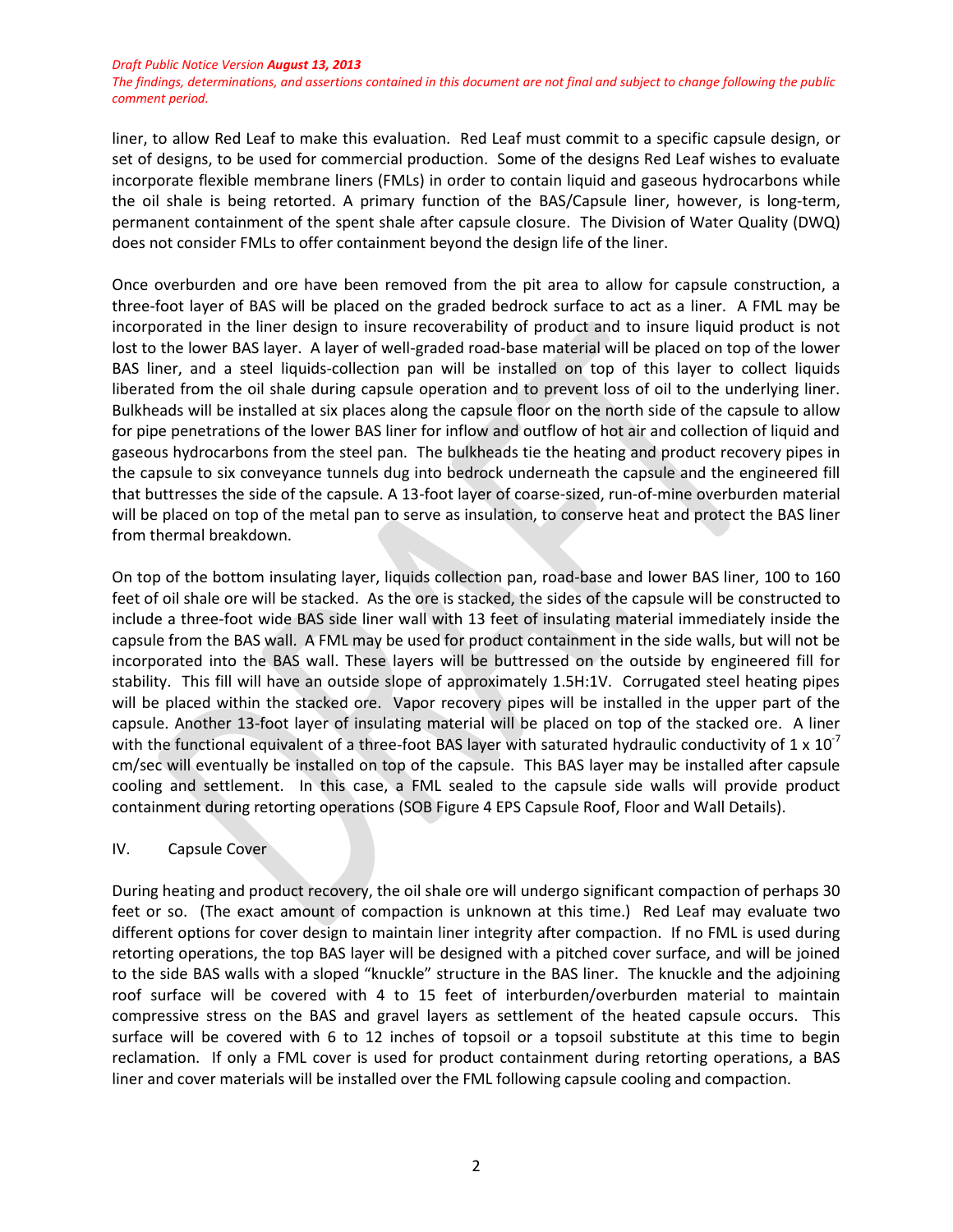*The findings, determinations, and assertions contained in this document are not final and subject to change following the public comment period.*

Consolidation in the EPS capsule will be monitored carefully and assessed post-cooling to evaluate cover performance (see "Basis for Permit Issuance, #2", SOB pg. 8 and Section I, G(3)of the permit, permit pg. 6).

V. Characteristics of Leachate from Spent Shale

Red Leaf's capsule technology does not use process water and does not involve containment of wastewater. Discharge of contaminants to the subsurface related to the oil shale retorting process would only occur as a result of precipitation infiltrating into the closed capsules and reacting with the spent shale remaining after extraction of hydrocarbon liquids and gases. To evaluate potential contaminants which may be present in such leachate, Red Leaf collected samples of spent shale from bench scale testing of the oil shale retort process and tested them for leachability using the Synthetic Precipitation Leaching Procedure (SPLP)(EPA SW846 Method 1312). This extraction uses 100 grams of sample and agitates them in 2000 grams of an extraction fluid of deionized water with pH adjusted to 5.0, intended to mimic precipitation in the western United States. Deionized water was used as an extraction fluid for Volatile Organic Compounds analysis. The resulting extract fluid was analyzed for the following parameters:

- General chemistry: pH, total dissolved solids (TDS), major ions (Na, K, Mg, Ca, Cl, SO<sub>4</sub>, alkalinity), F, Sr, nitrate/nitrite (as N), oil and grease, total organic carbon (TOC)
- Volatile Organic Compounds (VOCs) and Semi-volatile Organic Compounds (SVOCs)
- Metals: Ag, As, B, Ba, Be, Cd, Cr, Fe, Hg, Li, Pb, Mn, Mo, Ni, Sb, Se, Sn, Tl, V, Zn
- While the SPLP testing cannot predict the exact chemistry of actual leachate formed under field conditions, it does give a measure of the content of leachable materials in the sample.

The complete results of these analyses are given in Appendix J of Red Leaf's June, 2013 Ground Water Discharge Permit application. Of the parameters tested, the three replicate samples showed levels of antimony (Sb) in the SPLP extract fluid that were slightly higher than the ground water standards, and detections of acetone, acrylonitrile and benzoic acid, for which there are no specific ground water standards. The SPLP extract fluid had high pH, around 10, in the three replicate samples.

VI Monitoring Requirements for Spent Shale

As a permit condition, Red Leaf will do additional SPLP testing on spent shale from the EPS cell, which is more likely to represent spent shale from the future production capsules. When the capsule is closed after heating and extraction of hydrocarbons, it is likely that some hydrocarbon product will remain, adhering to rock fragments and the metal collection pan. As part of the report on capsule performance that Red Leaf will submit before modification of this permit, the leachability of a representative sample of capsule contents, including any residual cooled hydrocarbon product, will be evaluated by SPLP testing. The extract fluid will be analyzed for:

- General chemistry,
- Metals from Table 1 of the Ground Water Quality Protection Regulations; and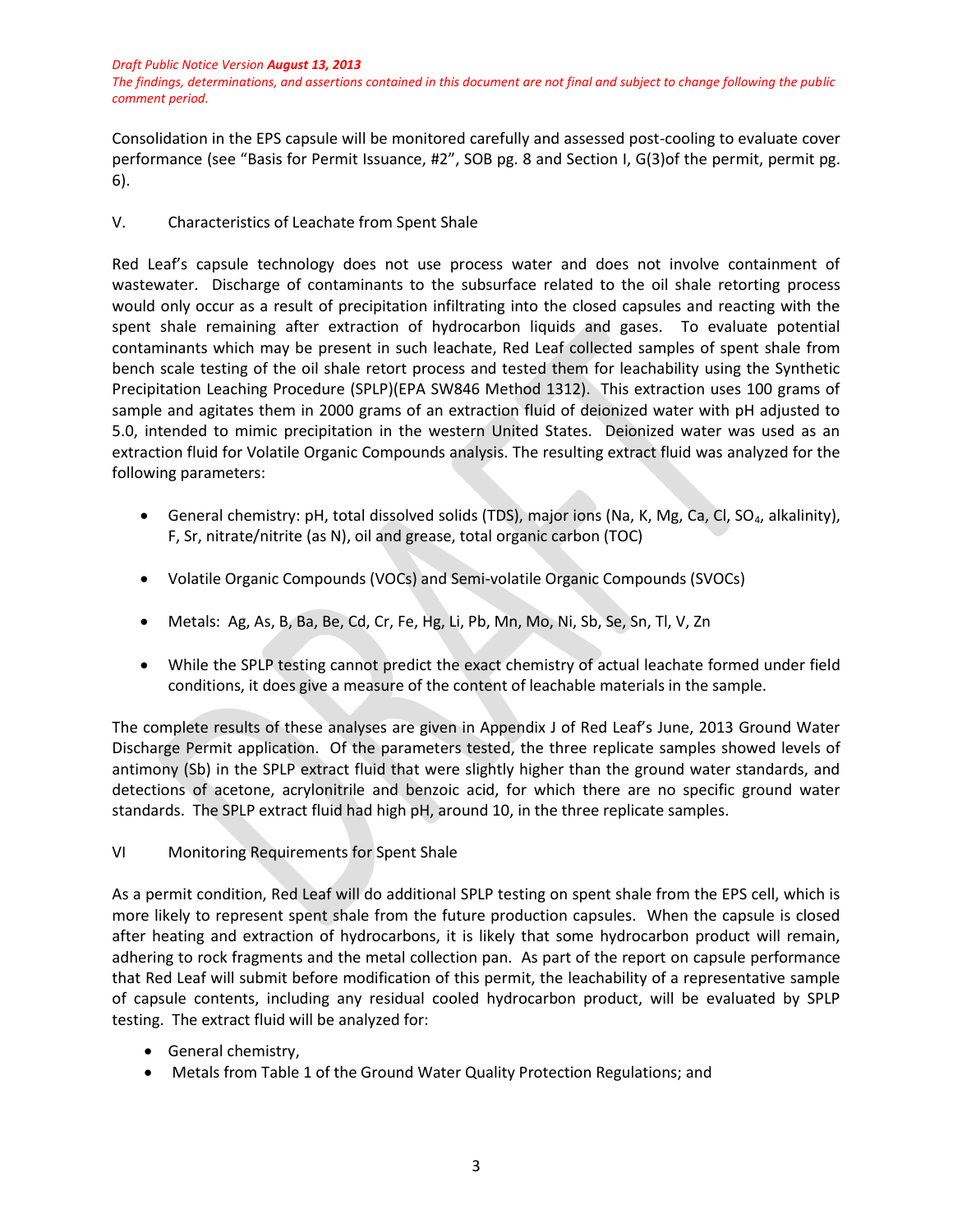*The findings, determinations, and assertions contained in this document are not final and subject to change following the public comment period.*

 Petroleum-related parameters BTEX (benzene, toluene, ethylbenzene, xylenes), naphthalene, total petroleum hydrocarbons- gasoline range organics, total petroleum hydrocarbons- diesel range organics, and total recoverable petroleum hydrocarbons.

It is anticipated that all overburden and other waste rock excavated from the mine will be used in capsule construction, but it will not be enclosed in a liner following capsule closure. There is a possibility that precipitation may react with this waste rock material and leach soluble constituents out of it, and because the waste rock is not contained in lined cells as the spent shale is, the resulting solution may discharge to waters of the state. To evaluate whether this may be a problem and, if necessary, help develop appropriate methods to manage storm water, as a permit condition Red Leaf will obtain a representative sample of waste rock and analyze it using the SPLP extraction, for the same parameters to be used for the spent shale samples.

VII. Description of Hydrogeology

## 1. General Geology of the Mine Site

Bedrock at the mine site is the Eocene Green River Formation. These sedimentary rocks dip approximately 3 degrees in a generally northerly direction. Rocks exposed at the surface and in the strata to be mined are within the Parachute Creek Member, which consists mainly of oil shale, with minor interbedded amounts of siltstone, sandstone and altered volcanic tuff, and is approximately 1,100 feet thick. Oil shale is a dolomitic marlstone that contains solid hydrocarbon material known as kerogen. The Parachute Creek Member overlies the Douglas Creek Member which consist of (in decreasing order of abundance) sandstone, mudstone, siltstone, algal limestones, chalky limestones and dolomitic limestones. The contact between the Parachute Creek and Douglas Creek Members is gradational and may be placed at different locations in the sedimentary column, depending on whether the interpreted contact was based on field mapping or drill hole data. A detailed stratigraphic column showing the main ore zone, named the Mahogany Zone, as well as rocks above and below it and key stratigraphic horizons is shown in Figure 5 of Red Leaf's June, 2013 ground water discharge permit application. Immediately on top and on the bottom of the Mahogany Zone are two horizons known as the A Groove and the B Groove, respectively, which get their names from their appearance in outcrop, as slope formers above and below the cliff-forming Mahogany Zone. At this location, these horizons are marlstone.

The Green River Formation was deposited in a large ancient lake, referred to as Lake Uinta. Lake levels varied as the sediments were deposited. Coarse-grained clastic sediments were deposited around the ancient lake shores, while sediments deposited in the central, deeper part of the lake, far from the shores, were fine-grained carbonates, organic matter and clays that settled out of the water column. The transition from the sandy Douglas Creek Member to the fine-grained Parachute Creek Member, therefore, represents a time when the lake level was rising and as a result, near-shore sediments were overlain by sediments deposited in a deep-water environment, far from the shore. Because the Parachute Creek Member was deposited in deep, open water conditions far from the shore and landderived clastic sediments, it is expected to be of fairly uniform lateral composition across the mine site. Sandstone strata in the Douglas Creek Member, representing deposition in beaches, stream channels and deltas, may not be laterally continuous.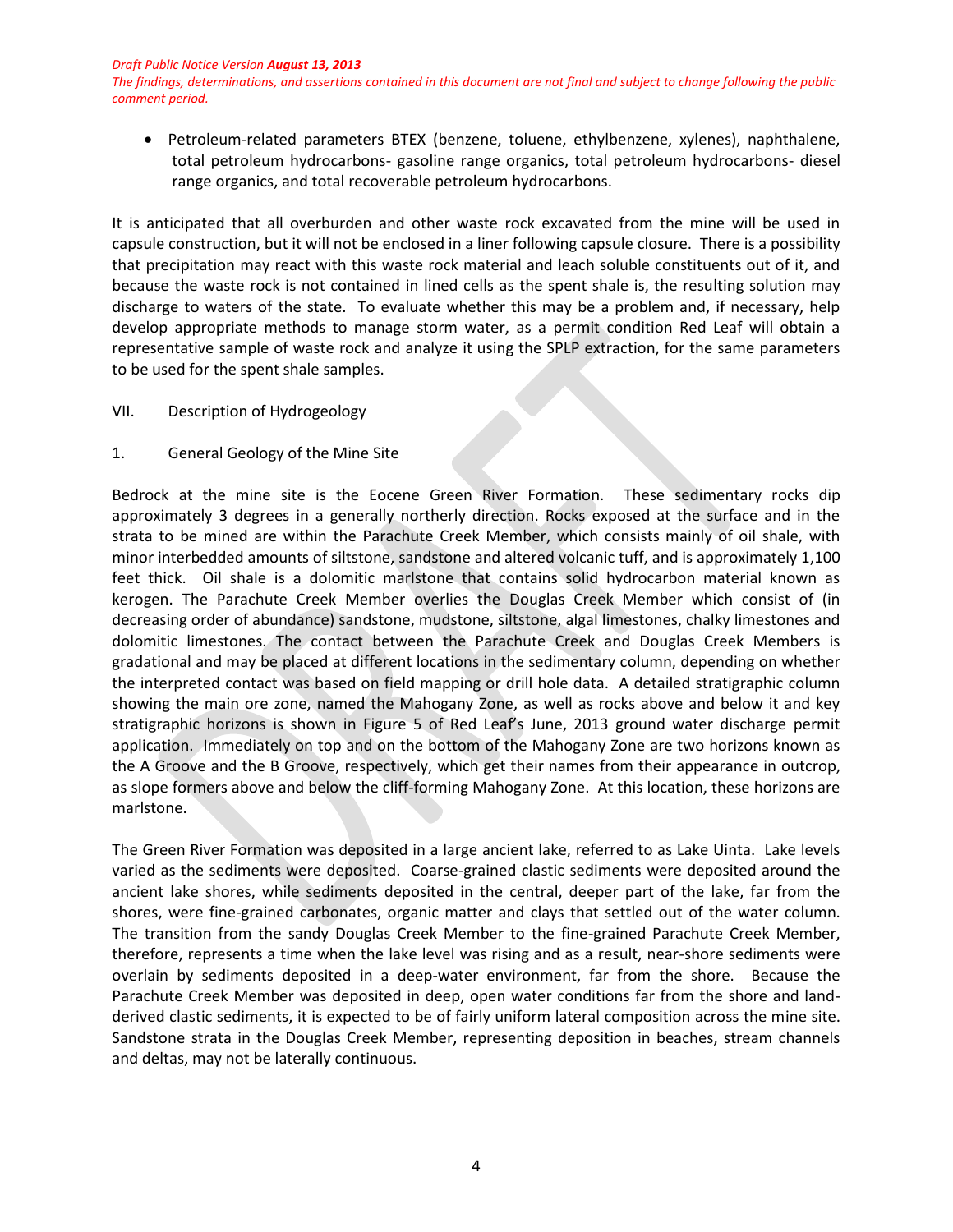*The findings, determinations, and assertions contained in this document are not final and subject to change following the public comment period.*

# 2. Water-Bearing Characteristics of Rocks in the Subsurface

In general, the Parachute Creek Member consists of fine-grained and low-permeability sedimentary rock that behaves as an aquiclude (an impermeable body of rock or stratum of sediment that acts as a barrier to the flow of groundwater); inhibiting infiltrating precipitation from recharging underlying rocks (Holmes and Kimball, 1987, p.35).

In order to define baseline hydrogeologic conditions at the mine site, Red Leaf investigated near-surface ground water by conducting a spring and seep inventory on 8562 acres including the mine lease area and surrounding land. (The report on the survey is contained in Appendix D of Red Leaf's June, 2013 ground water discharge permit application.) Red Leaf also investigated ground water conditions in the shallow subsurface in rocks above and including the ore zone with a drilling program and also aquifer testing and water quality sampling.

The seep and spring survey was conducted in October, 2012. Because this was a dry time of the year following a dry winter, Red Leaf revisited the survey area in May, 2013 to examine conditions following spring runoff. Few seeps and springs were found in the October 2012 survey, and no distinctly new springs or seeps were found in the May 2013 survey. Seeps and one spring that were found were at the bottom of stream channels, discharging from both alluvium and bedrock exposures. The spring's discharge was measured at 0.28 gallons per minute in October, 2012 and its discharge appeared slightly higher in May 2013. Electroconductivity and pH were measured in the field at two sites where there was enough accumulated water to measure them. The electroconductivity measurements imply a dissolved solids content of around 3000 mg/l (a more precise estimate is not possible with this level of data collection) and pH was measured at 8.11 and 9.0. Considering the nature of ground water in the shallow subsurface as described below, the seeps and springs seen at the ground surface seem to represent very shallow, localized zones of saturation recharged by precipitation. Water from the seeps and springs has much lower dissolved solids content and lower pH than ground water from rocks in the shallow subsurface, indicating it has not been in contact with the rocks for as long a time, or possibly that soluble salts have been leached from rocks in the permeable zones near the ground surface.

To investigate ground water conditions in the ore zone and the rocks above it, Red Leaf drilled six rotary holes designed to be completed as monitor wells. Each boring was drilled to an unnamed sandstone unit that occurs beneath the B Groove. Locations of these borings are shown on Figure 7 of Red Leaf's June, 2013 ground water discharge permit application. Five of these six monitor wells displayed evidence of water in the upper and lower parts of the bore hole. To evaluate possible ground water occurrences in the horizons penetrated in the upper parts of the bore holes, a shallower boring was drilled adjacent to each of these five deeper monitor wells, resulting in a total of eleven monitor wells with five pairs of shallow and deep wells completed at the same sites.

After drilling, water levels in the wells were allowed to stabilize, and aquifer tests were conducted on those wells with stabilized water levels within the screened interval. A recovery test was conducted in suitable wells by rapid pumping and evacuation of water from the wells, with recovery monitored by pressure transducers. Hydraulic conductivities of the surrounding rocks were estimated from this data and in the six wells tested ranged from 1.42 x 10<sup>-7</sup> to 9.52 x 10<sup>-7</sup> cm/sec. It should be noted that all wells tested were shallow completions, screened within stratigraphic intervals corresponding to ore layers and overburden.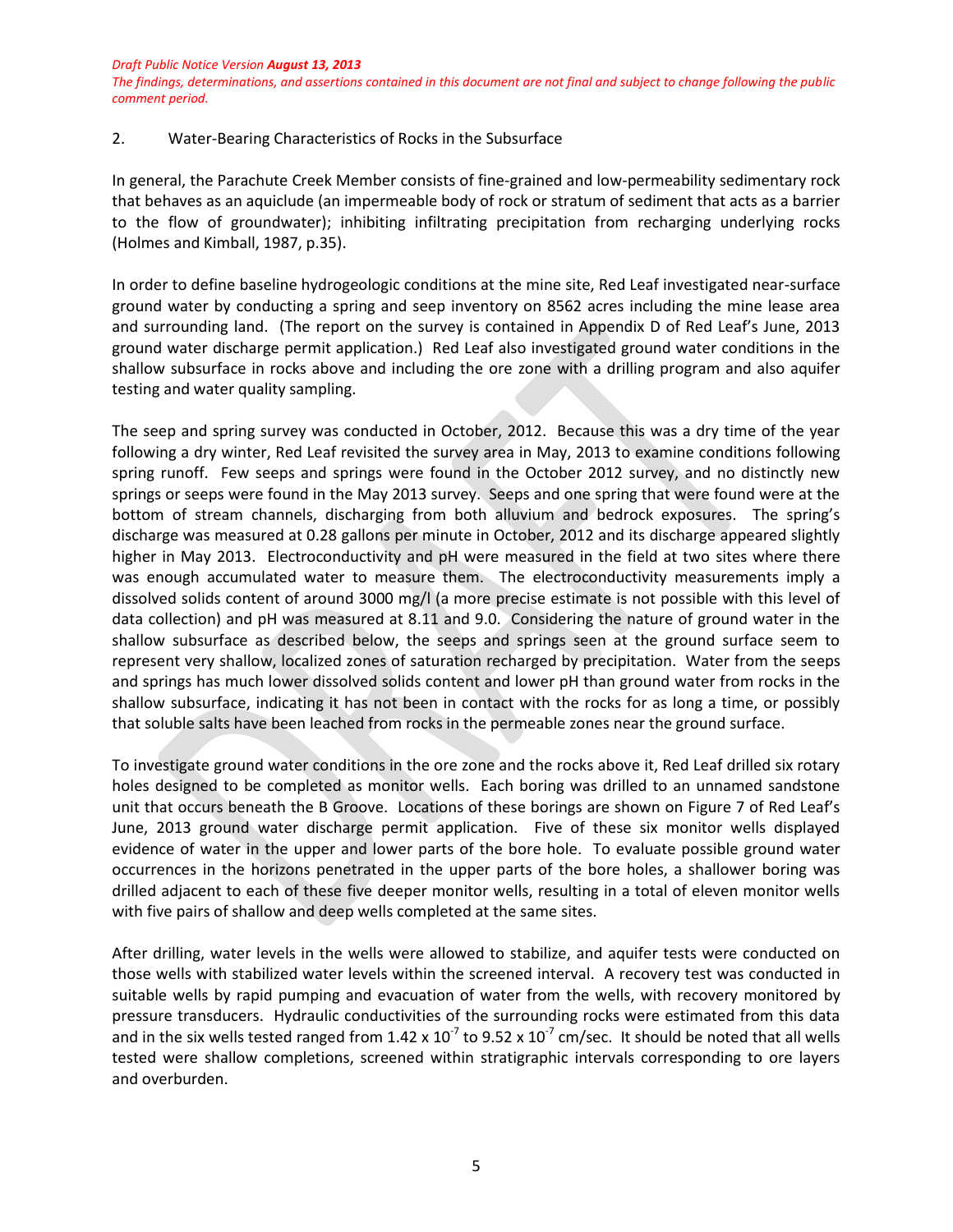*The findings, determinations, and assertions contained in this document are not final and subject to change following the public comment period.*

Water samples were collected during evacuation of the wells. The samples were analyzed for bulk parameters, major ions, metals and selected organic constituents, and stable isotope analysis. Analytical results are reported in Appendix F of Red Leaf's June, 2013 ground water discharge permit application. Total dissolved solids (TDS) content of water from shallow well completions ranged from 9,020 to 58,600 mg/l. TDS levels from deep well completions ranged from 30,300 to 53,700 mg/l. Water from shallow wells had pH ranging from 10.4 to 9.1; deeper wells showed pH values ranging from 9.9 to 9.0. Trace levels of petroleum constituents were reported from most wells. Ground water immediately underlying the mine site is Class IV (R317-6-3(3.7) Total Dissolved Solids (TDS) greater than 10,000 mg/L).

Analyses of the stable isotope composition of the ground water from these wells indicates that it is isotopically heavier than precipitation at the mine site, suggesting that it may have been recharged at a time when there was a different climate at the site, or that the ground water may contain formation (or connate) water remaining from the time when the sediments were deposited.

Available information, then, indicates that the Parachute Creek Member at this site has very low permeability and acts as a barrier to ground water flow, an aquiclude. Ground water that exists in the Parachute Creek is of low volume, flows sluggishly and seems to have a long residence time in the formation as indicated by its high content of dissolved solids and other constituents and different isotopic composition from local meteoric water. Comparison of the chemistry of water from springs and seeps with that of ground water in the shallow subsurface and comparison of the isotopic composition of subsurface water with precipitation indicates that precipitation does not infiltrate very deeply under the ground surface.

Any wastewater discharged to the subsurface from Red Leaf's planned facilities would have to pass through the rocks underlying the Mahogany Zone oil shale strata before it affected any aquifer under the site. To evaluate whether these strata can transmit water or contain aquifers, staff from DWQ examined them in the field in July, 2012, accompanied by Mike Vanden Berg of the Utah Geological survey. Results of this field reconnaissance are reported in Novak (2012). Rocks underlying the Mahogany Zone, beginning with the B Groove strata, consist of dolomitic mudstone and oil shale. The oil shale is near-white in color on weathered surfaces, but immediately below the weathered rind the rock is black on freshly-exposed surfaces; demonstrating its low permeability. Deeper in the section, the transition to the sandier strata of the Douglas Creek member begins. Because there are gradually more and more sandy beds interbedded with shales deeper in the section below the Mahogany Zone, picking a contact between the two members is somewhat arbitrary; however, 450 to 600 feet below the Mahogany Zone the strata may be sandy enough to transmit water and contain an aquifer. Strata in the B Groove and lower Parachute Creek Member seen in outcrop near the mine site are fine-grained with only localized fracturing, and are of very low permeability.

The uppermost aquifer under the mine site is tapped by Red Leaf's water supply well, located 2202 feet north and 2431 feet west from the southeast corner of Sec. 30, T. 13 S., R. 23 E. This well was drilled through 240 feet of shale before it encountered the first significant sandstone unit. After drilling through shale and sandstone layers, ground water was encountered at 630 feet and 830 feet below ground surface (bgs). Static water levels stabilized at 600 feet bgs. A water sample from this well had a TDS content of 660 mg/l. (Driller's log and water analysis, Red Leaf Resources, 2010)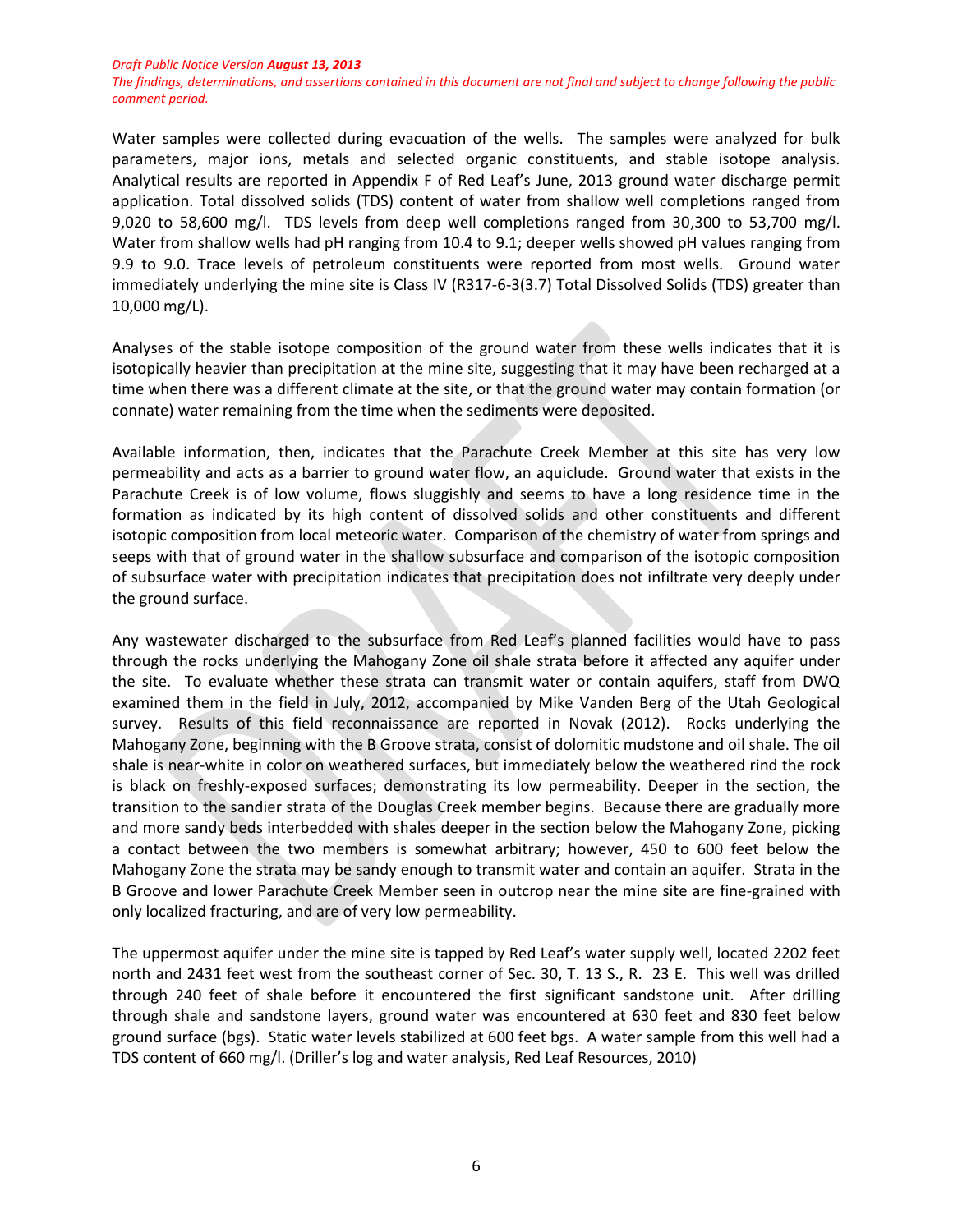*The findings, determinations, and assertions contained in this document are not final and subject to change following the public comment period.*

This well taps an aquifer contained in sandstones of the Douglas Creek Member. The fact that the water level rose above the elevation of the strata where ground water was first encountered indicates it is under artesian pressure. The aquifer is recharged in the area to the south of the mine site where the Douglas Creek Member crops out (Holmes and Kimball 1987, p. 34). Ground water flows in a northerly direction from this recharge zone, down the dip of the strata, and the artesian pressure is a result of the recharge zone being at a higher elevation than the underground location where the well encountered the water-bearing stratigraphic interval. Upward hydraulic pressure indicates that this aquifer is protected from contaminants that may be introduced from above. The fact that ground water at this depth has a TDS content that is so much lower than ground water encountered in shallow wells at the mine site also indicates that the shallow ground water does not flow into the deeper sandstone aquifer.

#### VIII. Basis for Permit Issuance

The issuance of this permit is part of an evaluation phase that will be used to test assumptions and factors related to ground water protection, capsule performance and site conditions that are still not completely known. Red Leaf's proposed capsule technology for extraction of hydrocarbons from oil shale, along with site conditions, however, lead DWQ to conclude that construction of the EPS capsule as presented in Red Leaf's ground water discharge application will not degrade beneficial uses of ground water.

Also factored in is that the ore does not use process water nor involve containment of wastewater. After heat extraction of kerogen, the spent shale will be dry and not have any significant water content, and it will also be completely enclosed in a three-foot think liner of bentonite-amended shale (BAS). As part of site reclamation, a vegetative cover will be established over the capsule that will promote evapotranspiration of water from the soil. Formation of leachate and its discharge to the subsurface would only occur when precipitation infiltrates the vegetative cover and upper BAS liner in sufficient quantities to bring the water content of the near 100-foot thick layer of dry spent shale and the "rind" of insulating waste rock to field capacity, and then this water breaks through the metal oil collection pan and builds up on the lower BAS liner and breaks through it. Available information suggests that such leachate would have levels of dissolved contaminants that are comparable to or less than the existing ground water in the underlying rocks. Also, rocks located immediately below the capsule are of very low permeability, and protect underlying aquifers from contaminants that may be introduced from the capsule.

The unlikely possibility that the capsule would cause a discharge of contaminants to the subsurface, in combination with the low permeability of the rocks underneath the capsule and the poor quality of ground water contained in them, lead DWQ to conclude that monitoring ground water quality at this site would not provide useful information to evaluate Red Leaf's compliance with the Ground Water Quality Protection Regulations. However, the purpose for construction of the EPS capsule is to evaluate the capsule design for suitability in the construction of future capsules for commercial production.

To better evaluate any potential discharge to the subsurface or to waters of the state that may result from large-scale commercial production at the mine, as permit conditions Red Leaf shall conduct the following investigations: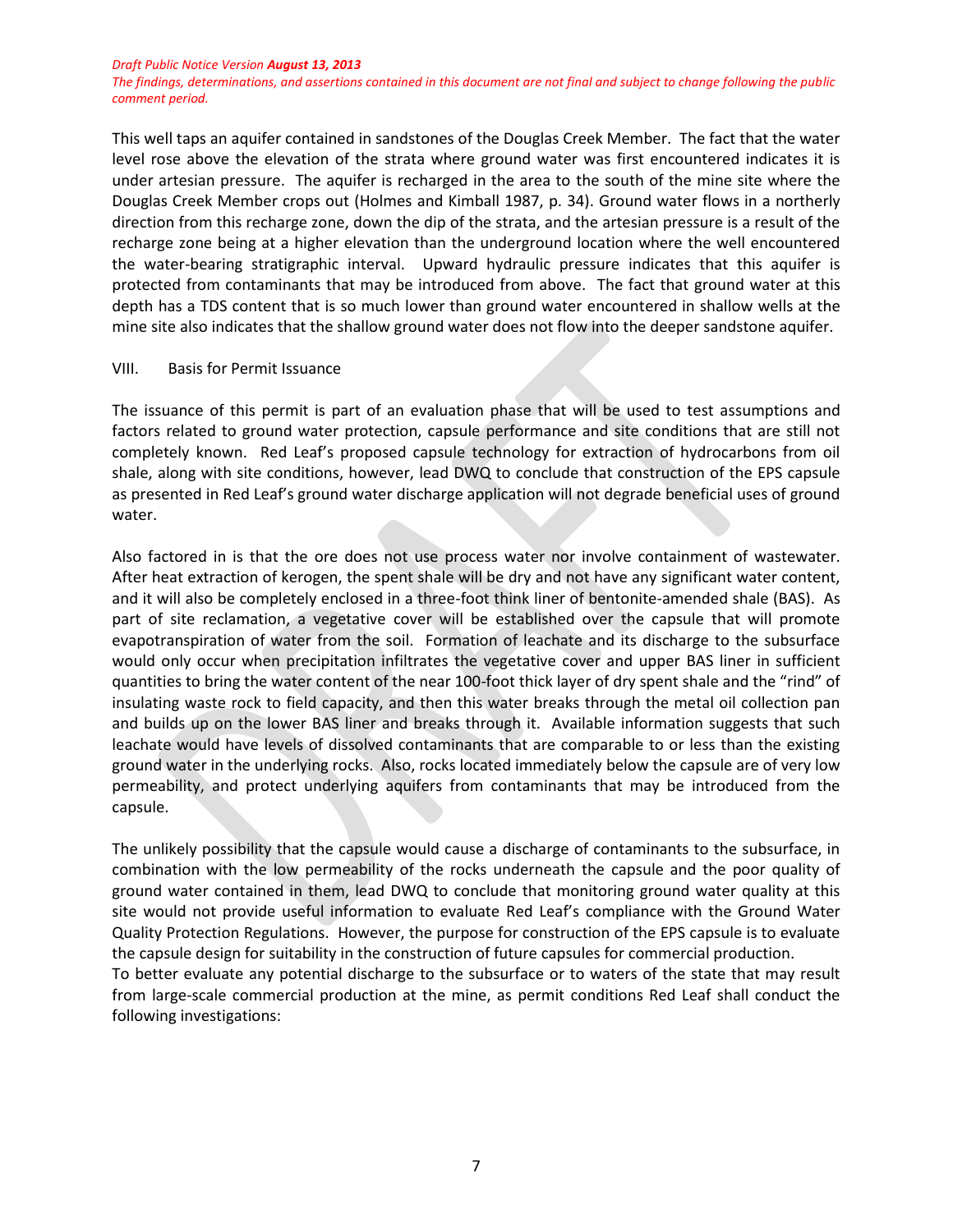*The findings, determinations, and assertions contained in this document are not final and subject to change following the public comment period.*

1. After closure and sufficient cooling of the EPS capsule, Red Leaf shall obtain representative samples of spent shale, including residual hydrocarbons, and also waste rock that will be left in place underneath the layer of topsoil or growth medium used for final site reclamation. SPLP extract from these samples shall be analyzed for:

- General Chemistry: pH, total dissolved solids (TDS), major ions (Na, K, Mg, Ca, Cl, SO<sub>4</sub>, alkalinity), F, Sr, OH, nitrate/nitrite (as N), total organic carbon;
- Metals from Table 1 of UAC R317-6: antimony, arsenic, barium, beryllium, cadmium, chromium, copper, lead, mercury, selenium, silver, thallium and zinc; and
- Petroleum-related parameters: benzene, toluene, ethylbenzene, xylenes, naphthalene, total petroleum hydrocarbons- gasoline range organics, total petroleum hydrocarbons- diesel range organics and total recoverable petroleum hydrocarbons.

2. If the BAS cover layer is installed on top of the capsule prior to retorting operations, Red Leaf shall evaluate the post-settling hydraulic conductivity of the upper BAS liner, particularly in places that have experienced the most mechanical strain during compaction.

Red Leaf shall also investigate hydrologic properties of the spent shale, particularly initial water content and field capacity after retorting. Red Leaf shall then use the best estimates for values of hydraulic properties of the various capsule components, based on actual field observations, in an analysis using the Hydrologic Evaluation of Landfill Performance (HELP) model to estimate infiltration through the upper liner into the capsule. The report should compare the infiltration rate through the upper liner with the volume of water that would be needed to bring the spent shale to field capacity, in both the EPS and future production capsules.

3. Red Leaf shall monitor discharges from the EPS capsule after ore retorting operations have ended. The capsule is designed to collect liquid hydrocarbons on a metal pan at the base of the stacked crushed oil shale, as the shale is heated. The pan will remain in place after capsule closure. If any leachate is formed by contact of infiltrating precipitation with the spent shale, it will collect on the metal pan before it can discharge to the subsurface. After capsule closure, Red Leaf will be able to monitor drainage from the metal pan and also from the top of the BAS liner (below the metal pan) as well as drainage into the six tunnels that lead from the bulkheads at the six liner penetrations on the capsule's north side, as described in Part 5.3.2 of the June, 2013 permit application. As a permit condition, following capsule closure Red Leaf will monitor the drains leading from these points twice a year for presence of any water or liquid hydrocarbons. If any water is present coming from the drains, Red Leaf will obtain a sample of this water and analyze it for petroleum parameters, parameters of concern in the streams that drain the mine site, and other parameters that may be identified as potential pollutants in the SPLP analysis of the spent shale. Any such water may not be discharged to surface water and disposal of the water shall be protective of other waters of the state. Beginning six months after shutdown of the capsule heating system, Red Leaf shall monitor discharges of liquid hydrocarbons from the capsule monitoring points every six months until such discharges have stopped. Red Leaf shall report the quantity of liquid hydrocarbons that have discharged from the capsule in the previous six months to DWQ.

Red Leaf must include reports on the results of these investigations in their application to modify this permit to allow commercial production using the capsule technology. DWQ will also take into account the results of monitoring required by this version of the permit in developing conditions for the